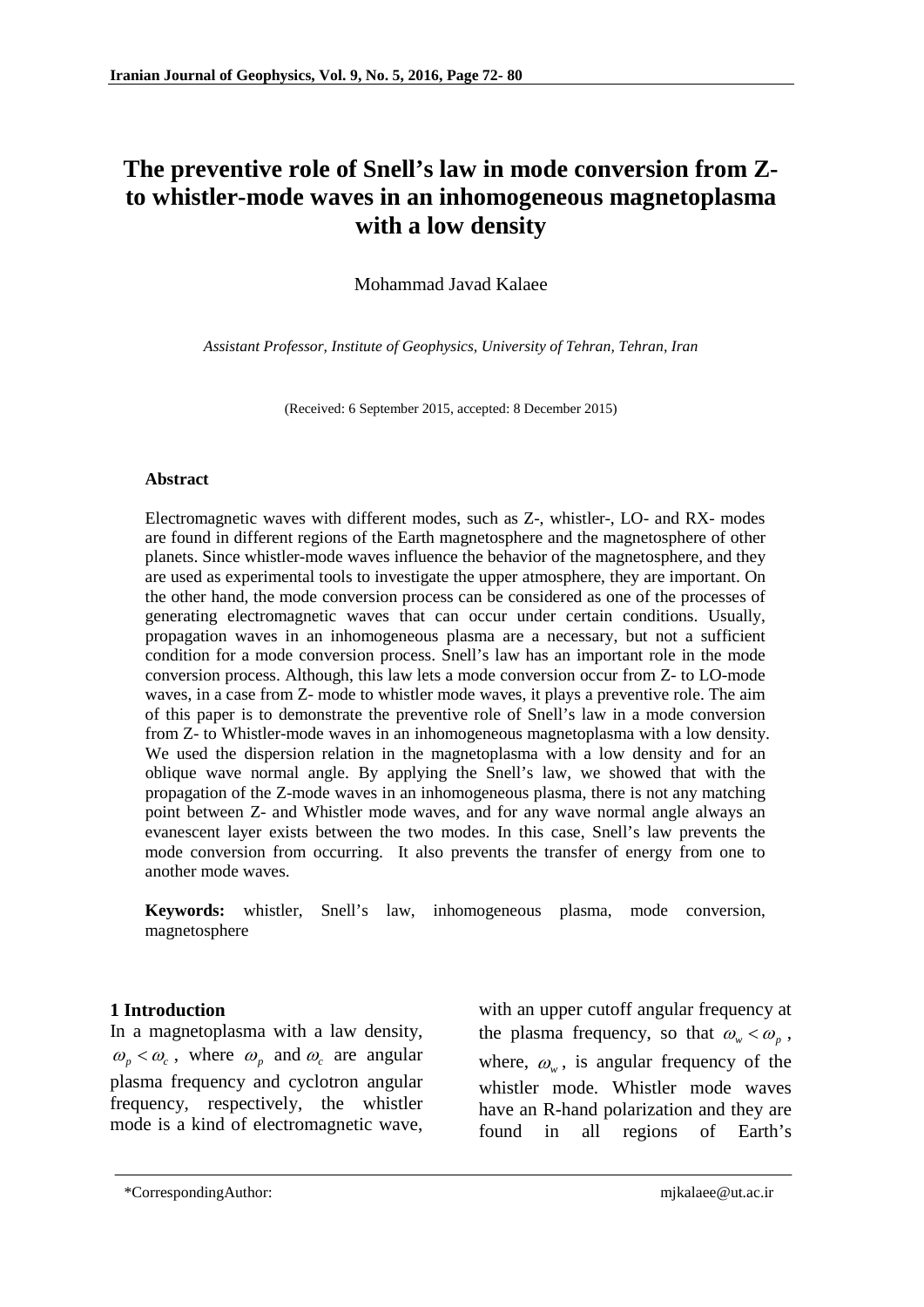magnetosphere, ionosphere and the magnetosphere of other planets. Also, these waves may originate in sources residing outside the magnetosphere, such as lightning (Storey, 1953).

 Usually, whistler mode waves propagate along the magnetic field line. Whistler mode waves and their interactions with energetic particles is the most important subject. They also contribute to the pitch angle scattering and precipitation of the radiation belt electrons (Inan and Bell, 1977; Inan et al., 2003). A discussion of wave energy into and out of a duct is presented by James (1972).

 On the other hand, another electromagnetic wave mode that usually is found in the plasmosphere and magnetosphere of the Earth is the Zmode wave (Oya, 1971; James, 1979, 1991; Jones, 1977). In a magnetized plasma with a low density, the Z-mode waves have an upper oblique resonance,  $\omega_{7}$ , and a cutoff,  $\omega_{7}$ , which are given by:

$$
\omega_z = \frac{\omega_c}{2} \left[ -1 + \left( 1 + 4 \frac{\omega_p^2}{\omega_c^2} \right)^{1/2} \right],\tag{1}
$$

$$
\omega_{ZI} = \frac{1}{\sqrt{2}} \left[ \omega_{uh}^2 + \left( \omega_{uh}^4 - 4\omega_c^2 \omega_p^2 \cos^2 \theta \right)^{1/2} \right]^{1/2},
$$
\n(2)

where,  $\omega_{uh}$ ,  $\theta$ , are the upper hybrid resonance and wave normal angle, respectively. Z-mode waves under certain conditions can be converted to LO- mode and escape to free space (Oya, 1971; Jones, 1988: Kalaee et al., 2009, 2010). In magnetized plasma the refractive index is determined by characteristics of a wave, such as wave frequency, wave normal

angle as well as by parameters of plasma such as the density of electron and magnitude of external magnetic field. Therefore, in an inhomogeneous plasma, where these parameters vary as a function of position, the local refractive index is a function of position (Stix, 1992). The mode conversion, identified as a change in the propagation modes of plasma waves, is one of the generation mechanisms of radio emissions occurring in an inhomogeneous plasma, so that inhomogeneity is a necessary condition for mode conversion. However, it is not a sufficient condition (Kalaee and Katoh, 2014a).

 Principally, two mode waves, when matched together at the point where the local plasma frequency becomes equal to the incident wave frequency while at this point the wave vector becomes parallel to the magnetic field line at the same time  $(\theta = 0)$ , with the exception of these conditions, mode conversion can occur just by tunneling effect (Kalaee and Katoh, 2014b). The two consequences of wave propagation in an inhomogeneous plasma can be changed by the wave vector, **k**, and the wave normal angle  $\theta$ , of the incident wave. In the case of mode conversion from Z-mode to LO-mode waves, it is possible that the two modes match together, since Snell's law provides this possibility. Therefore, this law that causes the parallel component of **k** vector remains constant during the wave propagation in an inhomogeneous plasma, has an important role in matching of the two modes. This law permits mode conversion to occur Z- to LO-mode waves, but, the role of Snell's law is different in the case of mode conversion from Z- mode to whistler mode waves. The aim of this paper is to show the role of Snell's law in a case of mode conversion from a Z- mode to a whistler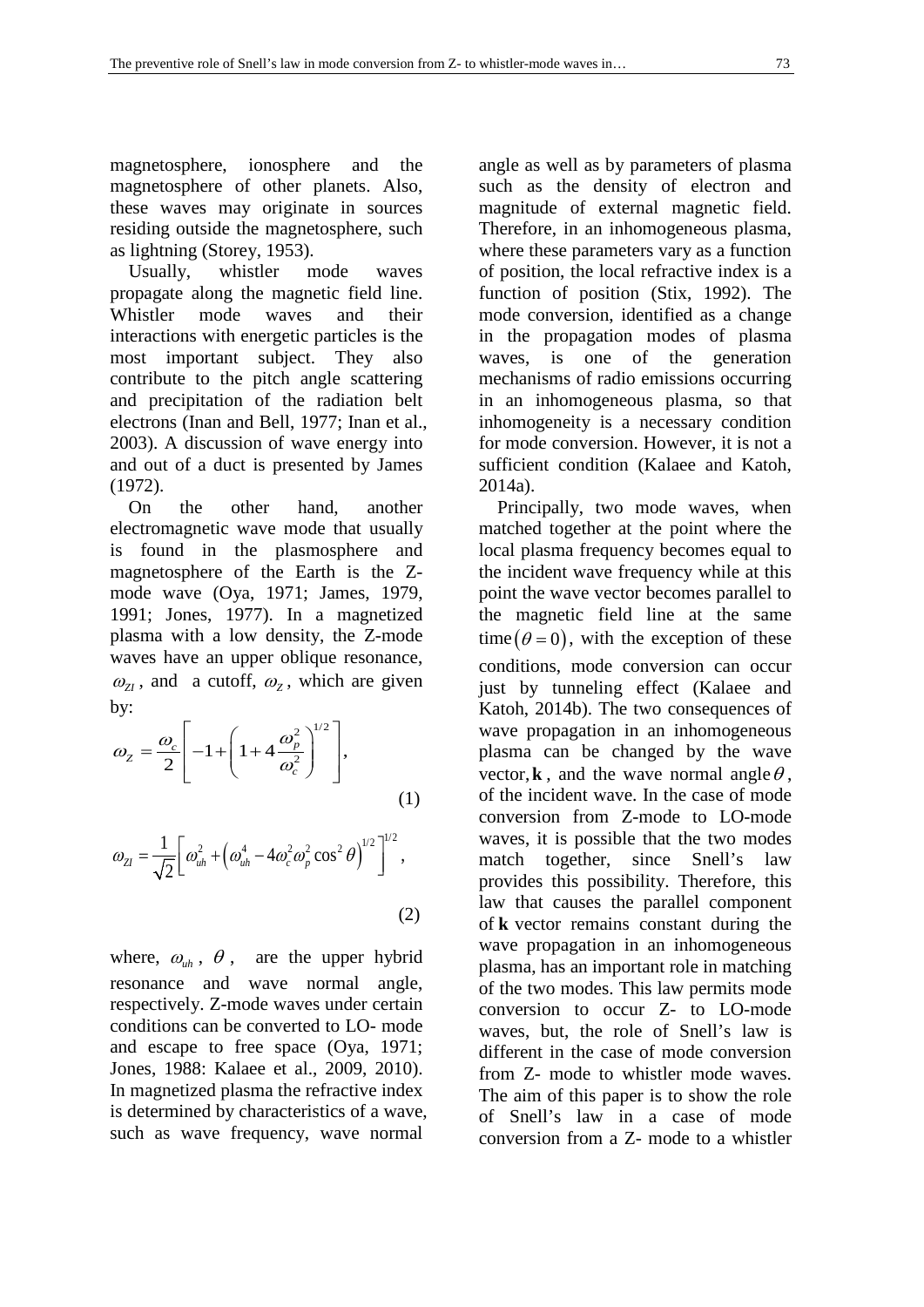mode wave. In order to show this role, we used the dispersion relation in the magnetoplasma with a low density and for an oblique wave normal angle. By applying the Snell's law, we showed that with the propagation of Z-mode waves in an inhomogeneous plasma, there is not any matching point between the Z- and whistler mode waves. In this case, Snell's law prevents the mode conversion from occurring and it prevents the transfer of energy from one to another mode waves.

#### **2 Dispersion relations for the Z**- **and whistler mode waves**

A homogeneous equation for the electric field can be expressed in the following from,

$$
\mathbf{n} \times (\mathbf{n} \times \tilde{\mathbf{E}}) + \tilde{\mathbf{K}} \cdot \tilde{\mathbf{E}} = 0,
$$
\n(3)

where the matrix**K** is the dielectric tensor, **E** is the Fourier transform of the electric field, and **n** is the refractive index. By assuming that the magnetic field is directed along the z-axis, and that the wave vector, **k** , lies on the xz-plane; the dispersion relation of the plasma wave and the eigenmode Equation (3) is determined by considering the condition of the non-trivial solutions of the homogeneous equation,

$$
\begin{vmatrix} S - n^2 \cos^2 \theta & -iD & n^2 \cos \theta \sin \theta \\ iD & S - n^2 & \theta \\ n^2 \cos \theta \sin \theta & 0 & P - n^2 \sin^2 \theta \end{vmatrix} = 0,
$$

where,

$$
S = \frac{R+L}{2}, \ D = \frac{R-L}{2}, \ P = 1 - \frac{\omega_p}{\omega}
$$
 (4)

(3)

$$
R = 1 - \frac{\omega_p^2}{\omega^2} \left( \frac{\omega}{\omega + \omega_c} \right),\tag{5}
$$

$$
L = 1 - \frac{\omega_p^2}{\omega^2} \left( \frac{\omega}{\omega - \omega_c} \right).
$$
 (6)

We calculated dispersion relation for all mode waves, such as the RX-, LO-, Zand whistler- mode waves in the typical low density plasma, with  $\omega_p / \omega_c = 0.5$ , and for several wave normal angles, i.e.  $\theta = 0^\circ$ ,  $\theta = 5^\circ$ ,  $\theta = 25^\circ$ ,  $\theta = 45^\circ$ ,  $\theta = 90^\circ$ . We also assumed that the external magnetic field was perpendicular to the electron density gradient. Figure 1 shows the results of the dispersion relation calculation in the wavenumberfrequency space.

**Table 1.** The parameters used in Figure 1; wave normal angle, upper hybrid resonance frequency, cutoff frequency and upper oblique resonance frequency

| $\boldsymbol{\theta}^{\circ}$ | $\omega_{UHR}$ / $\omega_c$ | $\omega_{7}/\omega_{c}$ | $\omega_{ZI}/\omega_c$ |  |
|-------------------------------|-----------------------------|-------------------------|------------------------|--|
| 0.0                           | 1.118                       | 0.207                   | 1.0                    |  |
| 5.0                           | 1.118                       | 0.207                   | 1.011                  |  |
| 25                            | 1.118                       | 0.207                   | 1.028                  |  |
| 45                            | 1.118                       | 0.207                   | 1.068                  |  |
| 90                            | 1.118                       | 0.207                   | 1.118                  |  |
|                               |                             |                         |                        |  |

In our calculation, all of frequencies were normalized by the cyclotron frequency. Table 1 shows the parameters that used in Figure 1 with the values of the upper oblique resonance,  $\omega_{\rm z}/\omega_{\rm c}$ , and the cutoff,

## $\omega_z / \omega_c$ .

## **3 Dispersion relations by considering Snell's law**

For this case, assuming that the external magnetic field is perpendicular to the electron density gradient, the parallel component of the wave vector should be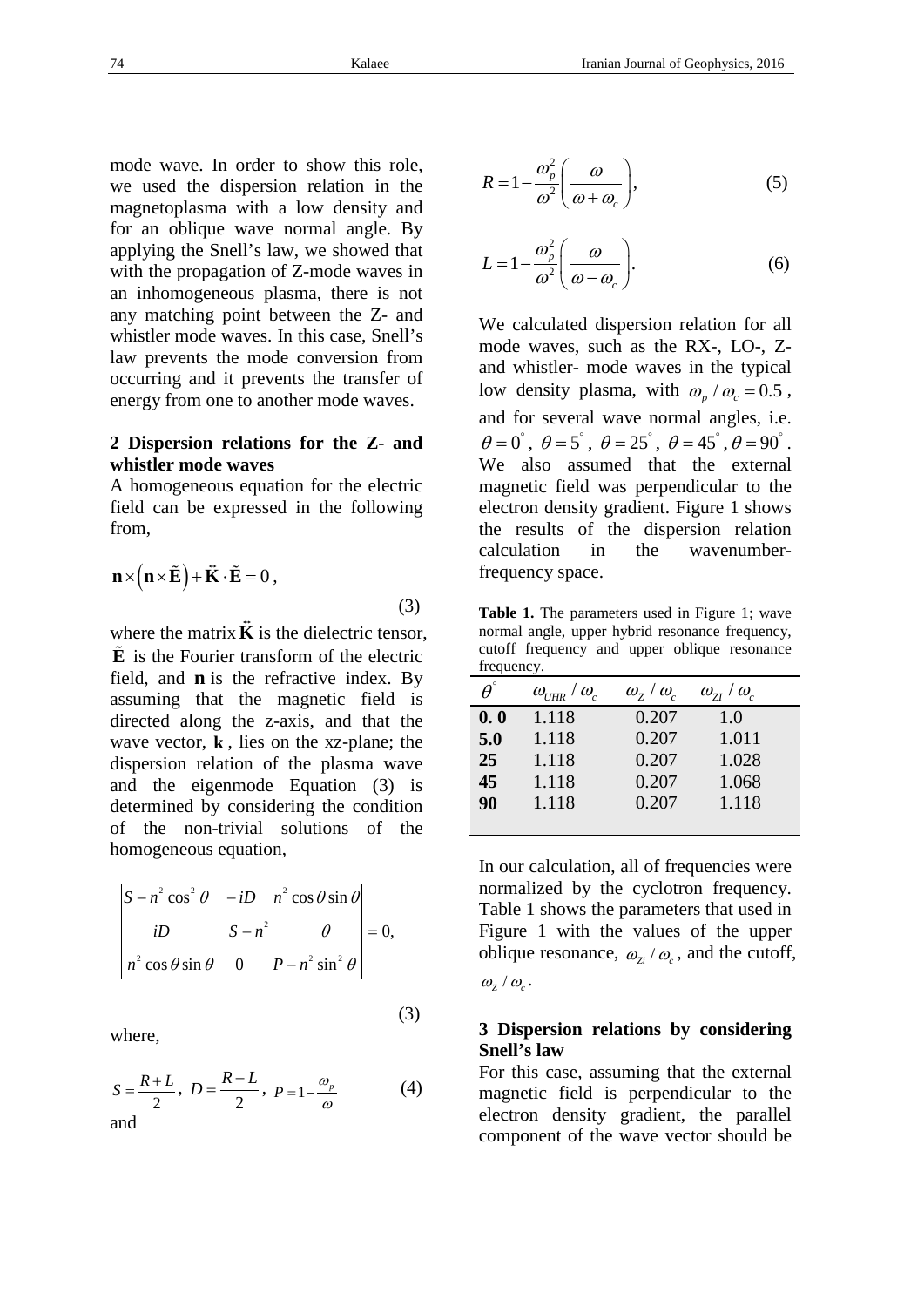constant so that the wave propagates in an inhomogenous plasma environment. Under this obligation, we calculated<br>dispersion relations for a certain dispersion relations for a certain frequency of the incident wave,  $\omega/\omega_c$  = 2.03 in an inhomogenous plasma. Figure 2 shows the results of the dispersion relations for two typical examples of the Z-mode and LO-mode waves in the wave normal angle- plasma frequency space.



**Figure 1.** The ω-k diagram with the several wave normal angles for all mode waves in a magnetoplasma with  $\omega_{n}$  /  $\omega_{c}$  = 0.5.



Figure 2. Variation of wave normal angle depends on the local plasma frequency by considering the Snell's law, for the case that  $_{\omega/\omega_{c} = 2.03}$ . Under certain conditions, two mode waves can match (the green curve). The Snell's law lets the mode conversion occur from Z- to LO-mode waves.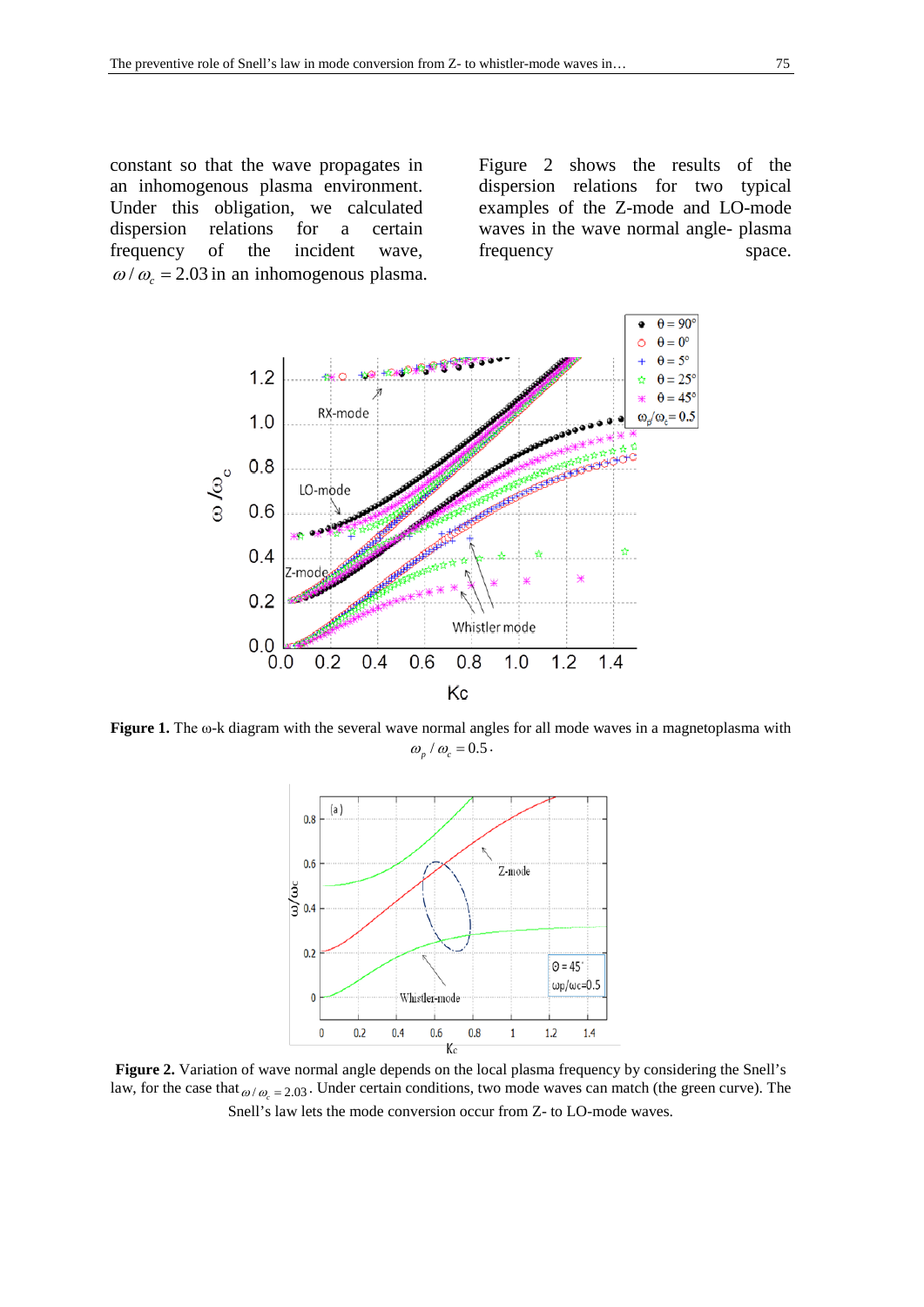

**Figure 3.** The ω-k diagram for whistler and Z- mode waves with  $\omega_p / \omega_c = 0.5$ , and (a)  $\theta = 45^\circ$ , (b)  $\theta = 25^\circ$ , (c)  $\theta = 5^\circ$ , (d)  $\theta = 2^\circ$ . Two mode waves approach as the wave normal angle decreases (see inside the circles).

 The Figure indicates the variation of the wave normal angle with the local plasma frequency. As can be seen from the graph, under a certain condition, the two mode waves (LO and Z) can be matched together where the wave normal angle becomes zero (green curve). However, in general, the two

mode waves are mismatched (the red curve). In the next section, we will address dispersion relations by considering the Snell's law for the Z- and whistler mode waves and discuss the results of calculations.

#### **4 Results and discussion**

In the previous section, by applying Snell's law for the Z-mode and LO mode waves, we showed that in general two mode waves were mismatched (the red curve), so that the mode conversion cannot occur, except by tunneling effect (Kalaee and Katoh, 2014). However, under a certain condition, the two mode waves can match and mode conversion can occur (green curve).

 The condition for matching modes is satisfied when the parallel component of

the incident wave refractive index,  $n_{\parallel}$  is equal to the critical value,  $n_{\parallel}^{c}$ .

Therefore, for the Z-mode wave, it is possible to convert to LO-mode wave (Jones, 1976, 1980, 1988; Kalaee et al. 2009, 2010). As shown in Figure 2 the Snell's law lets the mode conversion occur from Z- to LO-mode waves if  $n_{\parallel} = n_{\parallel}^{c}$ .

 Finally, we considered the dispersion relation for the Z- and whistler mode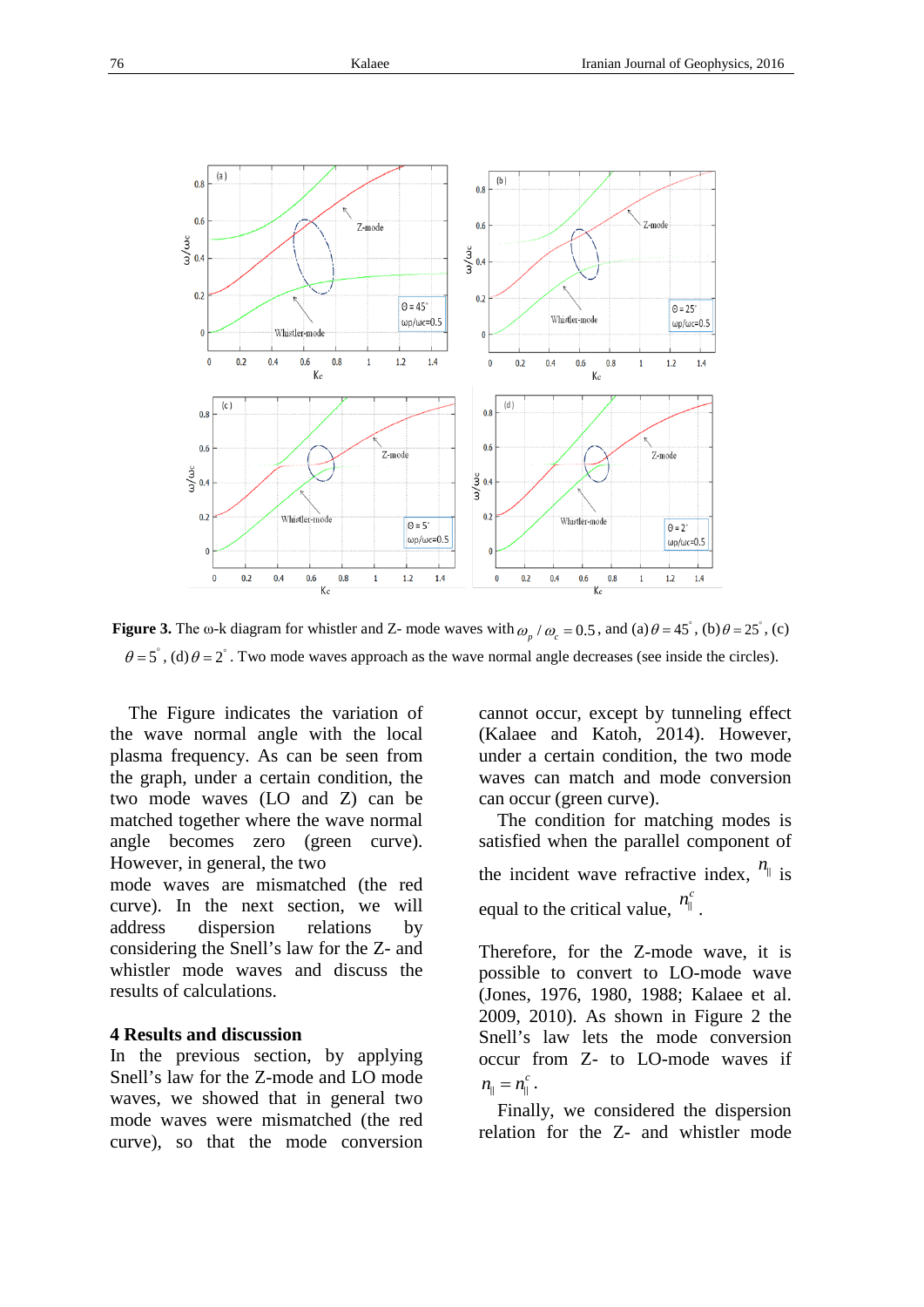waves with a low-density plasma. We considered the propagation of the Z-mode in an inhomogeneous plasma by considering the Snell's law. Under this obligation, we numerically calculated the dispersion relations for a certain frequency of the incident wave, and for the entire wave normal angles of the incident wave. First, we calculate the dispersion relations for the Z-mode and the whistler mode waves with  $\omega_p / \omega_c = 0.5$  and all of the wave normal angles, without the obligation of the Snell role. Figures 3(a-d) show the results for  $\theta = 45^\circ$ ,  $\theta = 25^\circ$ ,  $\theta = 5^\circ$  and  $\theta = 2^\circ$ . As shown in Figure 3, the two modes (Z- and whistler) approach as the wave normal angle decreases (see inside the circles). Therefore, if we skip over the Snell's role, it may seem that the two mode waves can match as the wave normal angle approaches zero.

 However, when the wave propagates in an inhomogenous plasma, the Snell's law has an important role so that the parallel competent of the incident wave vector should be constant during the propagation wave propagation and it should not be ignored. In the next step, we considered the Snell's law and calculated the

dispersion relation with this obligation. For this purpose, we could use Figure 1 to obtain the parallel component of the *k*  vector, for a certain frequency and wave normal angle of the whistler wave, e.g. at the  $\omega_p / \omega_c = 0.5$ , the initial parallel component of the *k* vectors are equal to 0.75 and 0.566 for  $\theta = 25^{\circ}$ ,  $\theta = 45^{\circ}$ , and  $\omega/\omega_c = 0.40$ ,  $\omega/\omega_c = 0.28$ , respectively. In an inhomogenous plasma, the parallel competent of the incident wave vector should be constant during the propagation of the wave. We numerically calculated the dispersion relations for the angular frequency of the incident wave  $\omega/\omega_c = 0.40$  and for the entire wave normal angles. Table 2 shows the values of parallel component of *k* vector for the whistler and Z-mode waves. Figure 4(a) shows the variations of the wave normal angle for the initial whistler mode wave during the wave propagation in an inhomogenous plasma by considering the Snell's law. For all of them, there is not any Z-mode wave with these parallel components of the *k* vector when the waves propagate in an inhomogenous plasma.

| <b>Table 2.</b> The values of the parallel component of the k vector for the whistler and Z-mode waves, with the |
|------------------------------------------------------------------------------------------------------------------|
| incident wave frequency of $0.4\omega_c$ , during the wave propagation in an inhomogenous plasma.                |

| $ck_{\shortparallel}$ | Z-mode  | <b>Whistler</b> -mode |
|-----------------------|---------|-----------------------|
| 0.450.47              |         | nothing               |
| 0.49                  |         | nothing               |
| 0.50                  |         | nothing               |
| 0.51                  |         | nothing               |
| 0.53                  |         | nothing               |
| 0.55                  | nothing |                       |
| 0.60                  | nothing |                       |
| 0.75                  | nothing |                       |
| 1.10                  | nothing |                       |
|                       | nothing |                       |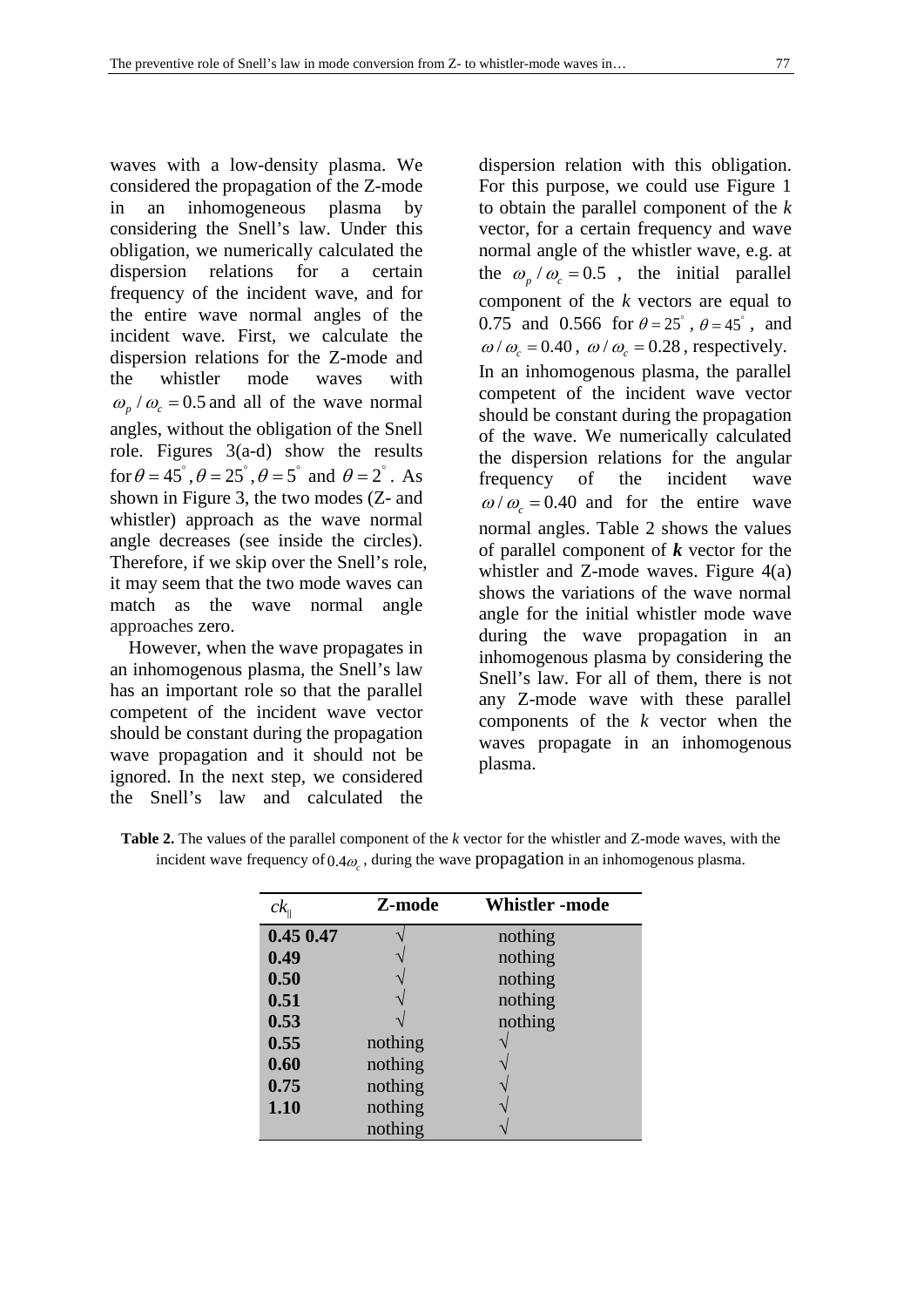

**Figure 4.** The variations of the wave normal angle for the initial waves during the wave propagation in an inhomogenous plasma, with different values of the parallel component of *k* vector and by considering the Snell's law; a) for the whistler mode waves and b) for the Z-mode waves. There is no common value between the two modes.



**Figure 5.** A comparison of the wave normal angle variations of the whistler mode with the wave normal angle variations of Z-mode waves, in the value of their bound, where the parallel components of the *k* vectors of the two waves are closer together. The two mode waves can approach in a small limited angle about zero, but never match with the zero angle at the point with the plasma frequency equal to the incident wave frequency.

 In Figure 4(b), we show the variations of wave normal angle for the Z-mode during the wave propagation in an inhomogenous plasma by considering the Snell's law. Also, for all of them there was not any whistler-mode wave with these parallel components of *k* vector when the waves propagate in an inhomogenous plasma.

 As can be seen from Table 2, for  $(\omega / \omega_c = 0.40)$ , the minimum value of the parallel component of the whistler mode wave is about 0.53 so that  $k_{\text{well}} \geq 0.53$  and the maximum value of the parallel component of the Z- mode wave is about 0.51 so that  $k_{z} \leq 0.51$ . There is no common value between the two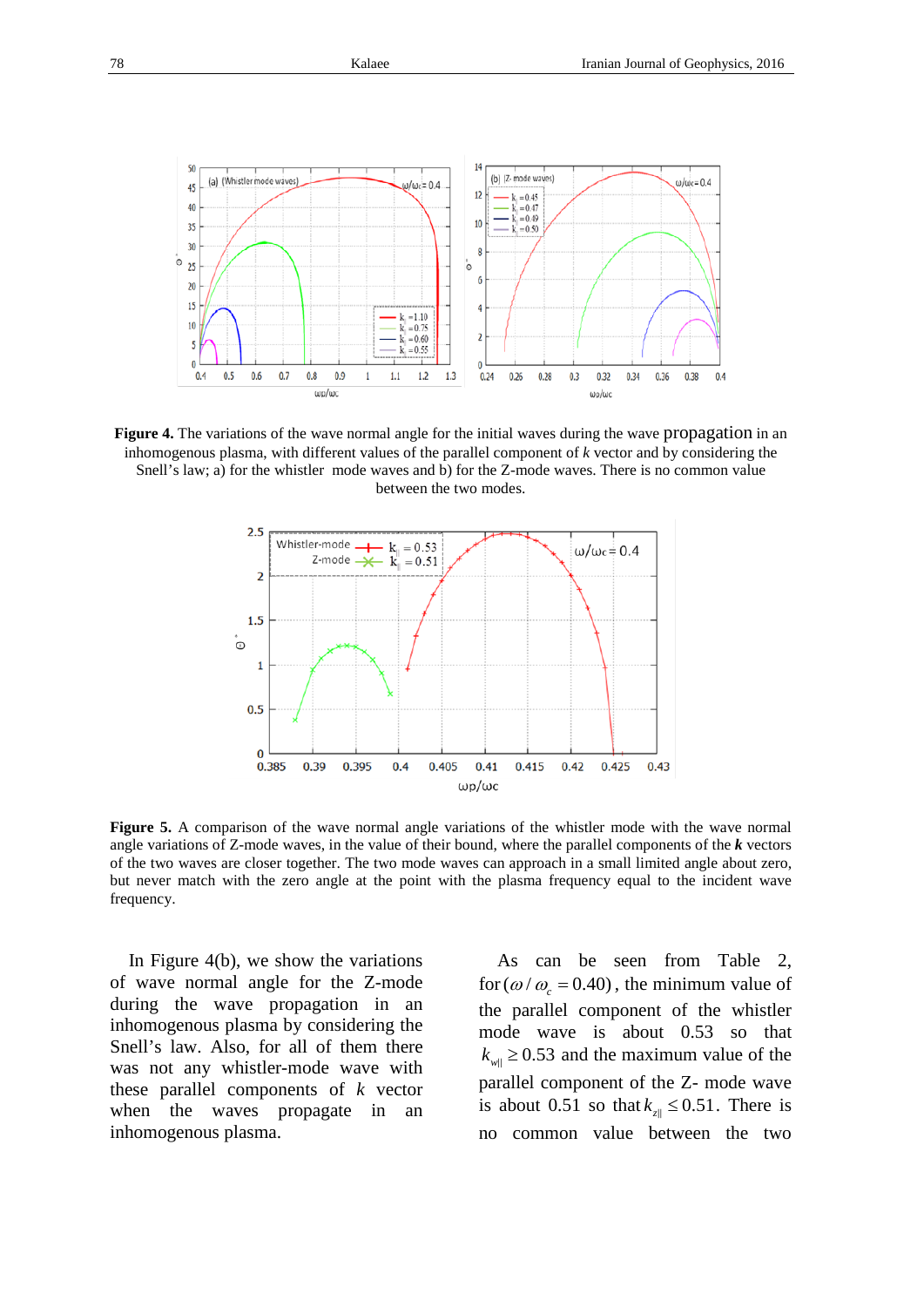modes. As a result, two modes cannot match; the Snell's law prevents the mode conversion from occurring and it prevents the transfer of energy from one to another mode waves. In Figure 5, we compared the results of the wave normal angle variations of whistler mode with the wave normal angle variations of the Zmode waves, in the value of their bound, where the parallel components of the *k* vectors of the two waves are closer together ( $k_{w||} = 0.53$  and  $k_{z||} = 0.51$ ). It can be seen from Figure 5 that the two mode waves can approach in a small limited angle about zero, but never match in a zero angle and at the point with the plasma frequency equal to the incident wave frequency.

Therefore, in such cases, the two modes waves can be converted together only by tunneling effect.

A summary of discussion is outlined below:

- 1. When the wave propagates in an inhomogenous plasma, for a certain value of the *k* vector parallel component, only the Z-mode wave exists, and for another value of the *k* vector parallel component only the whistler mode exist,  $k_{w||} \neq k_{z||}$ .
- 2. Two mode waves can approach in a small limited angle about zero, but never match in a zero angle and at the plasma frequency equal to the incident frequency.
- 3. In such cases, the two modes can be converted together just by tunneling effect.

# **5 Conclusions**

In the present research, we studied the possibility of the mode conversion processes from the Z-mode to the whistler mode waves by considering the role of Snell's law. We used the dispersion relation in the magnetoplasma

with a low density and for an oblique wave normal angle.

 First, we discussed the conversion of the Z-mode to the LO-mode waves by applying the Snell's law. We showed under a certain condition, two mode waves can match and mode conversion can occur. The condition for matching modes is satisfied when the parallel component of the incident wave refractive index is equal to a critical value. Therefore, for the Z-mode wave, it is possible to convert to the LO-mode wave. The Snell's law lets the mode conversion occur from Z- to LO-mode waves if  $n_{w||} = n_{z||}$ .

 Second, we considered the dispersion relation for the Z- and whistler mode waves with a low-density plasma. We numerically calculated the dispersion relations for a certain frequency of the incident wave, and for the entire wave normal angles of the incident wave.

 We showed the variations of the wave normal angle for the Z-mode during the propagation of the wave in an inhomogenous plasma by considering the Snell's law. The results showed that for all of them there was not any whistlermode wave with the parallel components of the *k* vector the same as the parallel components of the *k* vector for Z-mode wave, when the waves propagate in an inhomogenous plasma.

 By applying the Snell's law, we showed that with the propagation of the Z-mode waves in an inhomogeneous plasma, there is not any matching point between Z- and whistler mode waves, and for any wave normal angle always an evanescent layer between two modes exists. As a result, in this case, Snell's law prevents the mode conversion from occurring, and it prevents the transfer of energy from one to another mode waves.